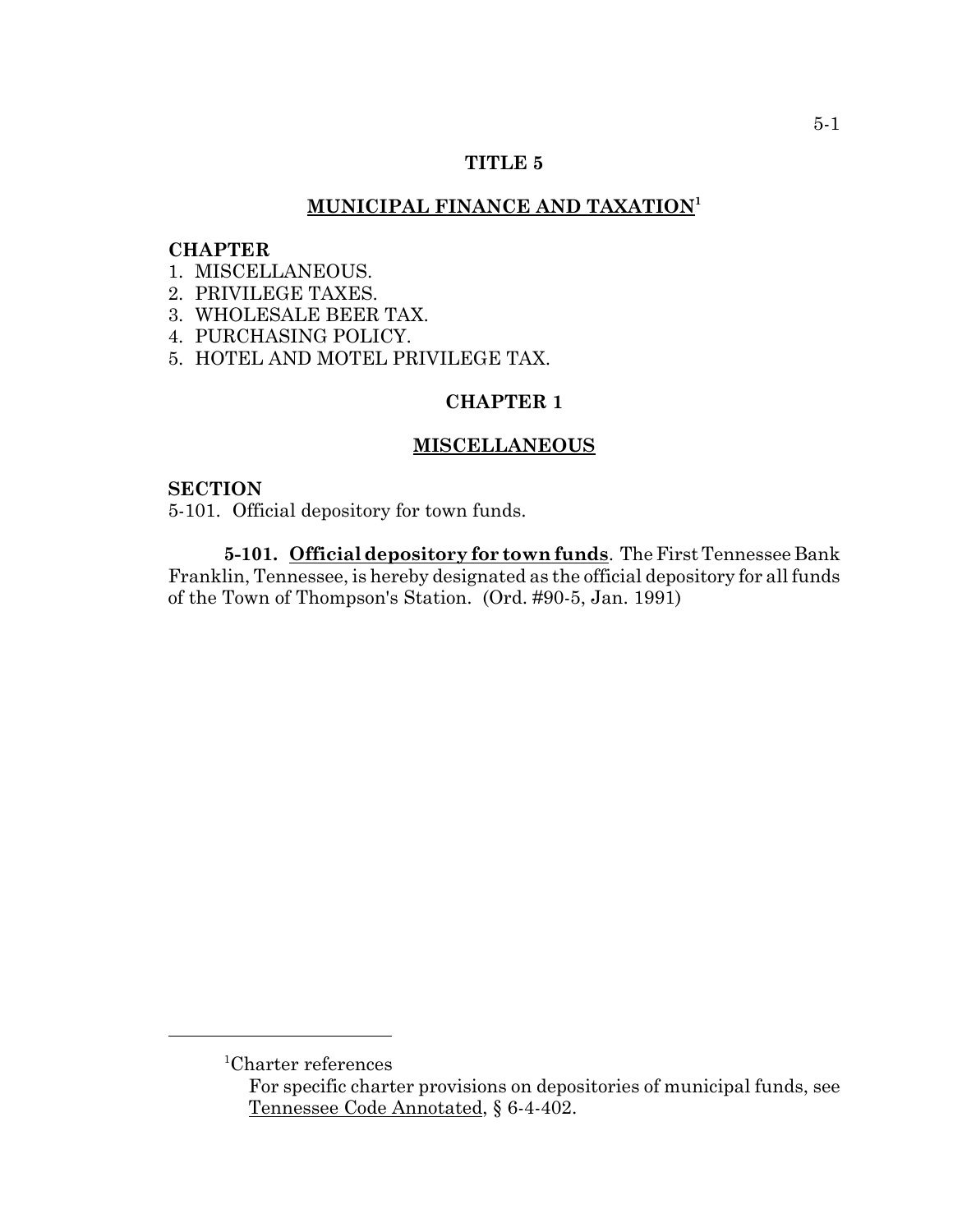# **PRIVILEGE TAXES**

#### **SECTION**

- 5-201. Tax levied.
- 5-202. License required.
- 5-203. Privilege tax on retail sale of alcohol.

**5-201. Tax levied**. Except as otherwise specifically provided in this code, there is hereby levied on all vocations, occupations, and businesses declared by the general laws of the state to be privileges taxable by municipalities, an annual privilege tax in the maximum amount allowed by state laws. The taxes provided for in the state's "Business Tax Act" (Tennessee Code Annotated,  $\S$  67-4-701, et seq.) are hereby expressly enacted, ordained, and levied on all businesses, business activities, vocations, and occupations carried on within the town at the rates and in the manner prescribed by the Business Tax Act. (Ord. #05-20, Dec. 2005)

**5-202.** License required. No person shall exercise any such privilege within the town without a currently effective privilege license, as shall be issued by the town recorder to each applicant therefor upon the applicant's payment of the appropriate privilege tax. Violation of this section shall subject the person failing to obtain a privilege license to a fine of fifty dollars (\$50.00) each day constituting a separate offense. (Ord. #05-20, Dec. 2005)

**5-203. Privilege tax on retail sale of alcohol**. Pursuant to Tennessee Code Annotated, § 57-4-301(b)(2), a privilege tax is here and now levied and shall be collected from every person or entity who engages in the business of selling at retail within the municipal limits of the Town of Thompson's Station for consumption of alcoholic beverages on premises. Said tax shall be an annual privilege tax. The sum(s) which shall hereafter become due and payable unto the Town of Thompson's Station, Tennessee are fully set forth in Tennessee Code Annotated,  $\S$  57-4-301, et seq., all of which is incorporated by reference as a part or this chapter. The amount of sum(s) to be paid to the municipality are the maximum amounts of the stated 2003 level, as set forth in said statutory provision, as amended. (Ord. #04-9, Jan. 2005)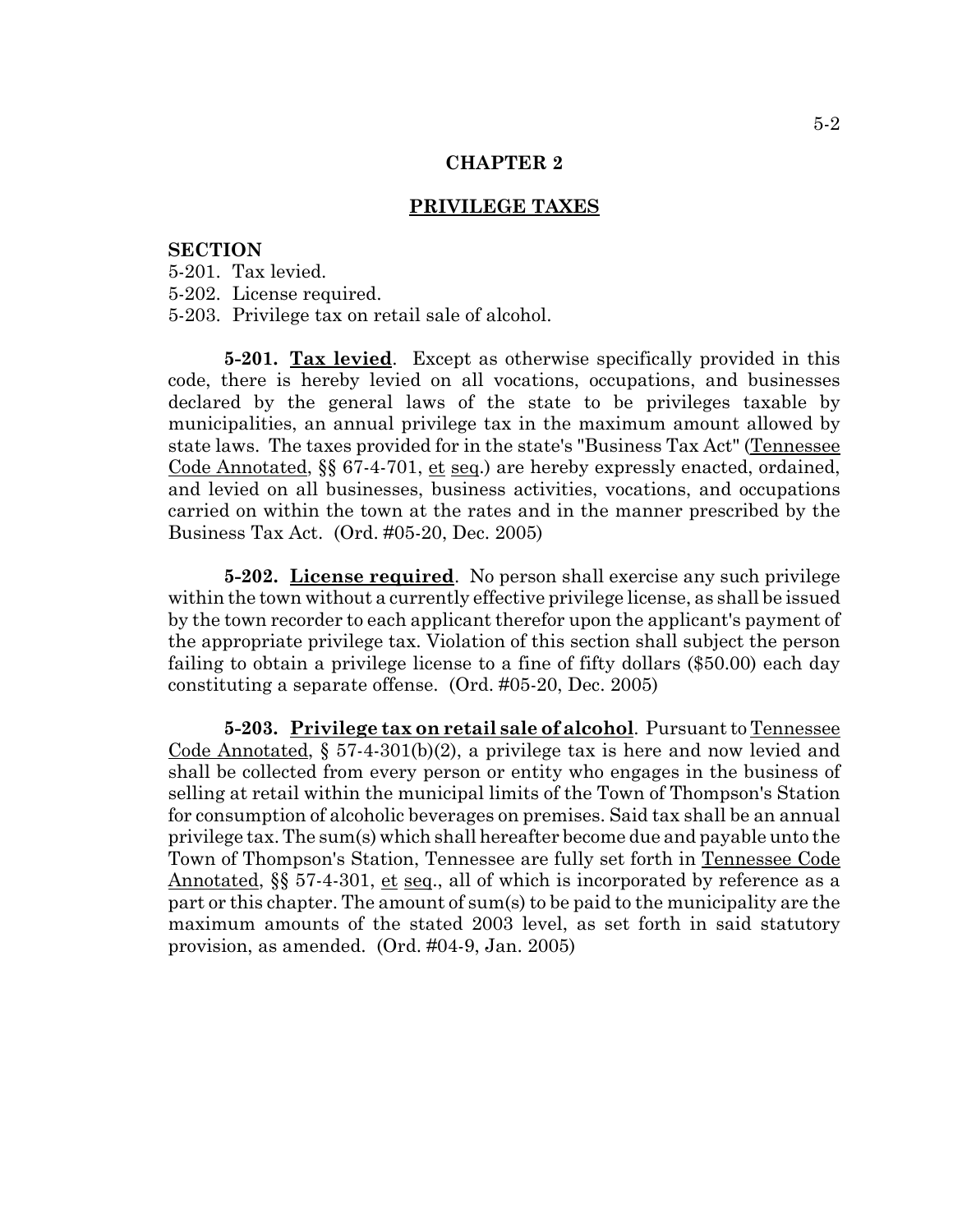### **WHOLESALE BEER TAX**

# **SECTION**

5-301. To be collected.

5-301. To be collected. The mayor is hereby directed to take appropriate action to assure payment to the town of the wholesale beer tax levied by the "Wholesale Beer Tax Act," as set out in Tennessee Code Annotated, title 57, chapter  $6<sup>1</sup>$ 

<sup>1</sup> State law reference

Tennessee Code Annotated, title 57, chapter 6 provides for a tax of seventeen percent (17%) on the sale of beer at wholesale. Every wholesaler is required to remit to each municipality the amount of the net tax on beer wholesale sales to retailers and other persons within the corporate limits of the municipality.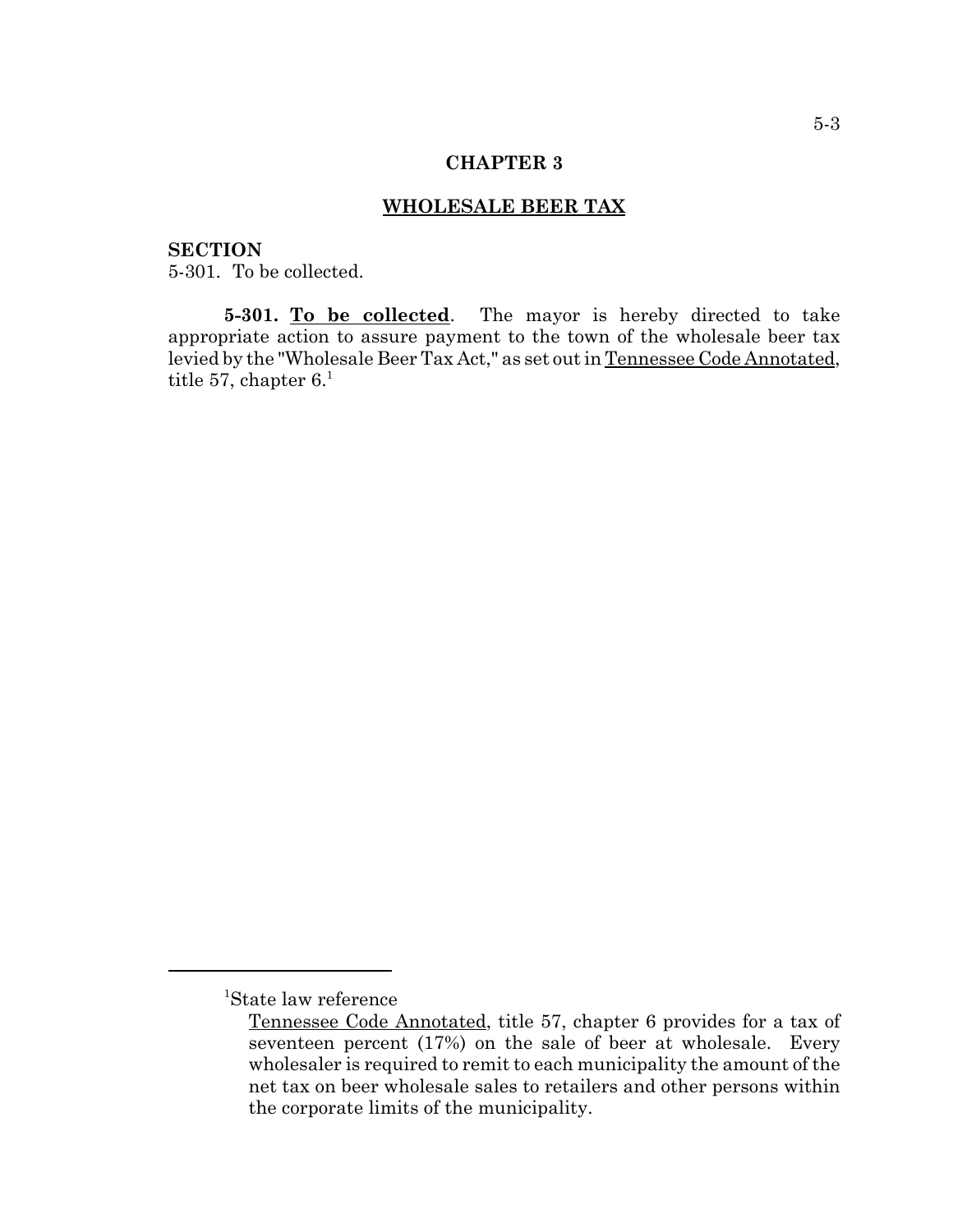# **PURCHASING POLICY**

# **SECTION**

- 5-401. Definitions.
- 5-402. Purchasing agent.
- 5-403. General procedures.
- 5-404. Rejection of bids.
- 5-405. Sealed bid requirements for purchases of \$10,000.00 or greater.
- 5-406. Bid deposit.
- 5-407. Record of bids.
- 5-408. Considerations in determining bid awards.
- 5-409. Statement when award not given to low bidder.
- 5-410. Award in case of tie bids.
- 5-411. Emergency purchases.
- 5-412. Waiver of the competitive bidding process.
- 5-413. Goods and services exempt from competitive bidding.
- 5-414. Leases or lease-purchases beyond fiscal year.
- 5-415. Additional forms and procedures.
- 5-416. Effective date.
- 5-417. Severability.
- 5-418. Repealer.

**5-401. Definitions**. For the purpose of implementing this chapter, the following definitions shall apply:

(1) "Bid." A vendor's response to an invitation for bids or request for proposal; the information concerning the price or cost of materials or services offered by a vendor.

(2) "Bidder." Any individual, company, firm, corporation, partnership or other organization or entity bidding on solicitations issued by the town and offering to enter into contracts with the town.

(3) "Bid bond." An insurance agreement in which a third party agrees to be liable to pay a certain amount of money should a specific vendor's bid be accepted and the vendor fails to sign the contract as bid.

(4) "Bid opening." The opening and reading of the bids, conducted at the time and place specified in the invitation for bids and in the presence of anyone who wishes to attend.

(5) "Bid solicitation." Invitations for bids.

(6) "Capital items." Equipment which has a life expectancy of one (1) year longer and a value in excess of ten thousand dollars (\$10,000.00).

(7) "Competitive bidding." Bidding on the same undertaking or material items by more than one (1) vendor.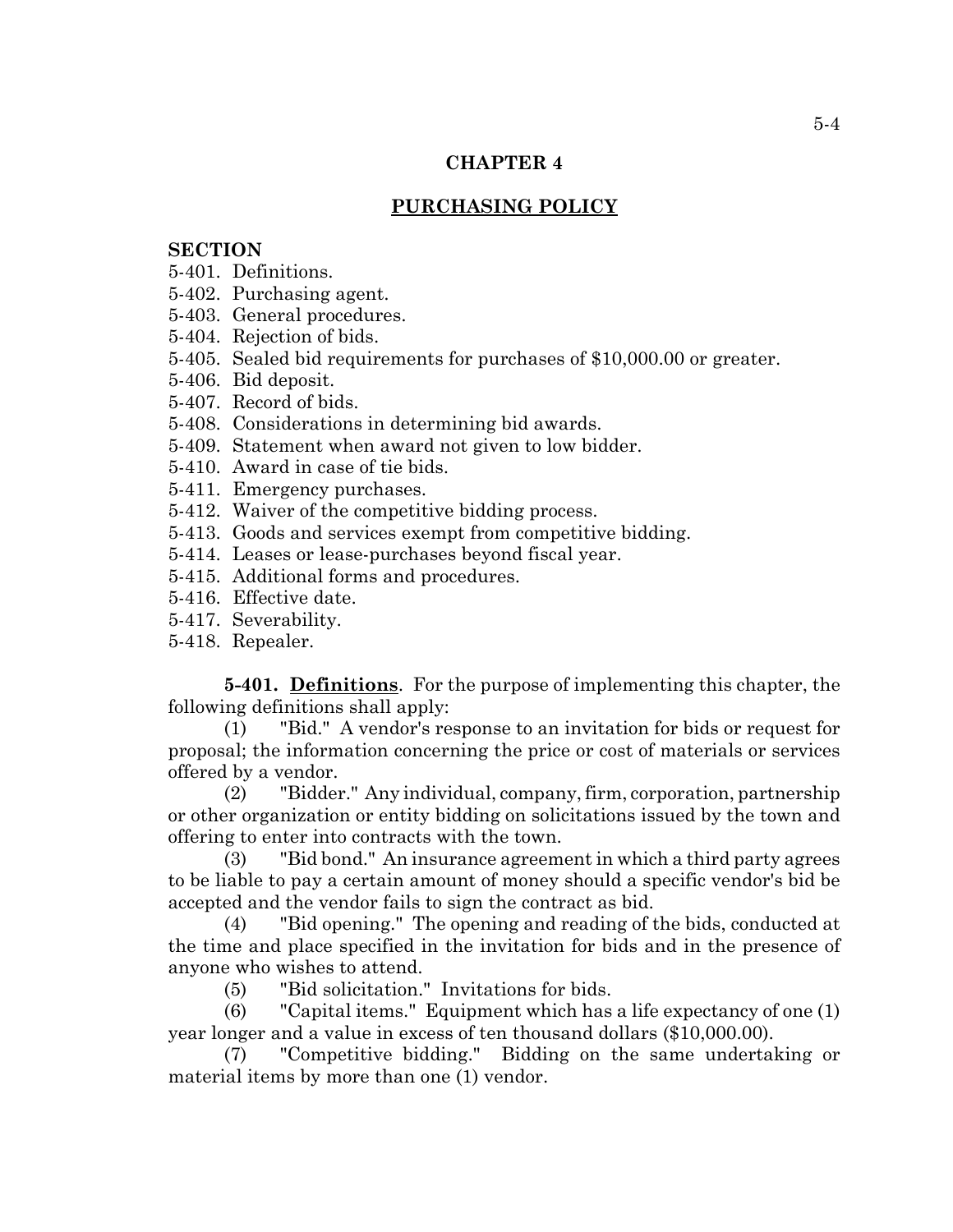(8) "Evaluation of bid." The process of examining a bid to determine a bidder's responsibility, responsiveness to requirements, qualifications, or other characteristics of the bid that determine the eventual selection of a winning bid.

(9) "Fiscal year." An accounting period of twelve (12) months, July 1 through June 30.

(10) "Invitation for bid." All documents utilized for soliciting bids.

(11) "Invoice." A written account of merchandise and process, delivered to the purchaser; a bill.

(12) "Local bidder." A bidder who has and maintains a business office located within the corporate limits of Thompson's Station, Tennessee.

(13) "Pre-bid conference." A meeting held with potential vendors a few days after an invitation for bids has been issued to promote uniform interpretation of work statements and specifications by all prospective contractors.

(14) "Public purchasing unit." The State of Tennessee, any county, town, town, governmental entity and other subdivision of the State of Tennessee, or any public agency, or any other public authority.

(15) "Purchase order." A legal document used to authorize a purchase from a vendor. A purchase order, when given to a vendor, should be pre-numbered and contain statements about the quantity, description, and price of goods or services ordered, agreed terms of payment, discounts, date of performance, transportation terms, and all other agreements pertinent to the purchase and its execution by the vendor.

(16) "Reject." Refuse to accept, recognize, or make use of; repudiate, to refuse to consider or grant.

(17) "Responsive bidder." One who has submitted a bid which conforms in all materials respects to the invitation for bids.

(18) "Safe source procurement." An award for a commodity which can only be purchased from one (1) supplier, usually because of its technological, specialized, or unique character.

(19) "Town." The Town of Thompson's Station, Tennessee.

(20) "Vendor." The person who transfers property, goods, or services by sale. (Ord. #08-023, Jan. 2009)

**5-402. Purchasing agent**. The town administrator shall be the purchasing agent for the municipality. Except as otherwise provided in this policy, all supplies, materials, equipment, and services of any nature shall be approved and acquired by the purchasing agent or his/her representative. Purchases by other employees or officers of the town are prohibited unless approved by the purchasing agent. (Ord. #08-023, Jan. 2009)

**5-403. General procedures**. The following procedures shall be followed by all town employees when purchasing goods or services on behalf of the town. For all purchases over one thousand dollars (\$1,000.00), a written purchase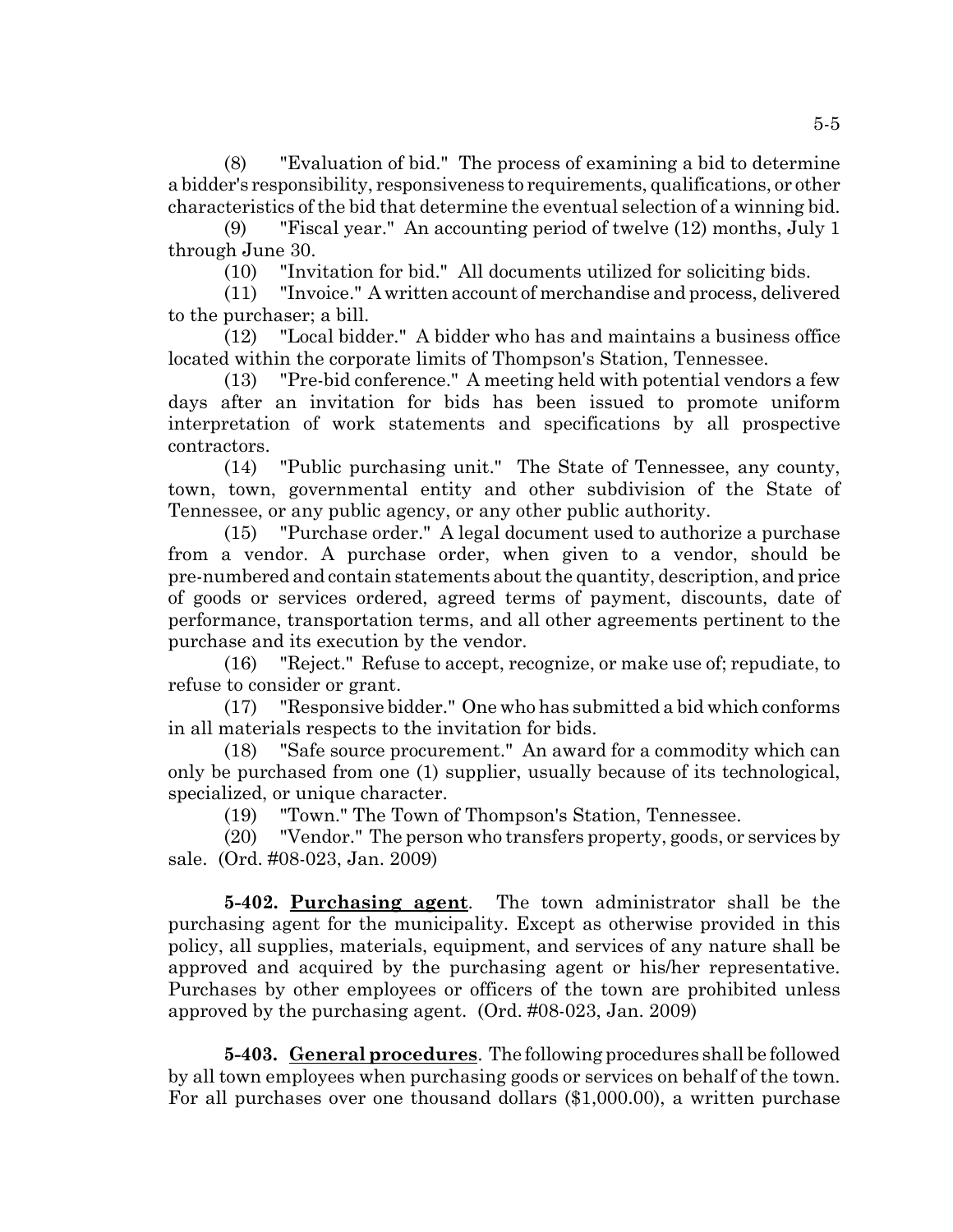order for the item(s) to be purchased shall be created and delivered to the purchasing agent. Such request shall include a brief description of the item(s) to be purchased, specifications for the item being purchased, the estimated cost of the items, and shall indicate whether the item(s) have been approved in the annual budget.

 $(1)$  For purchases under five hundred dollars (\$500.00), the purchasing agent shall use his/her best offers to obtain the best value for the town, but shall not be required to obtain competitive prices for these purchases. For purchases between five hundred dollars (\$500.00) and one thousand dollars (\$1,000.00), the purchasing agent shall contact at least two (2) vendors, but shall not be required to obtain and record formal quotes for competitive pricing before authorizing such purchase.

(2)) For purchases between one thousand dollars (\$1,000.00) and two thousand five hundred dollars (\$2,500.00), the purchasing agent shall obtain at least two (2) verbal or written quotes, documented and filed including the name of the vendor, date and amount of quote. Bids for these purchases may be solicited by phone, direct mail, fax, email or any other method reasonably calculated to obtain competitive bids.

(3) For purchases between two thousand five hundred (\$2,500.00) and ten thousand dollars (\$10,000.00), the purchasing agent shall obtain at least two (2) written quotes and shall receive the approval of the mayor before making such purchase. Bids for these purchases may be solicited by phone, direct mail, fax, email or any other method reasonably calculated to obtain competitive bids.

(4) For purchases in excess of ten thousand dollars (\$10,000.00), competitive sealed bids shall be obtained as set forth in § 5-405 below.

Nothing within this section shall prohibit the purchasing agent from obtaining quotes or conducting competitive bidding for purchases of less than the amounts set forth above. (Ord. #08-023, Jan. 2009)

**5-404. Rejection of bids**. The purchasing agent shall have the authority to reject any and all bids, parts of bids, or all bids for any one or more supplies or contractual services included in the proposed contract, when the public interest will be served thereby. The purchasing agent may choose not to accept the bid of a vendor or contractor who is in default on the payment of taxes, licenses, fees or other monies of whatever nature that may be due the town by said vendor or contractor. (Ord. #08-023, Jan. 2009)

**5-405. Sealed bid requirements for purchases of \$10,000.00 or greater**. (1) On all purchases and contracts estimated to be in excess of ten thousand dollars (\$10,000.00), except as otherwise provided in this chapter, formal sealed bids shall be submitted at a specified time and place to the purchasing agent. The purchasing agent shall submit all such bids for award by the board of mayor and aldermen at the next regularly scheduled board meeting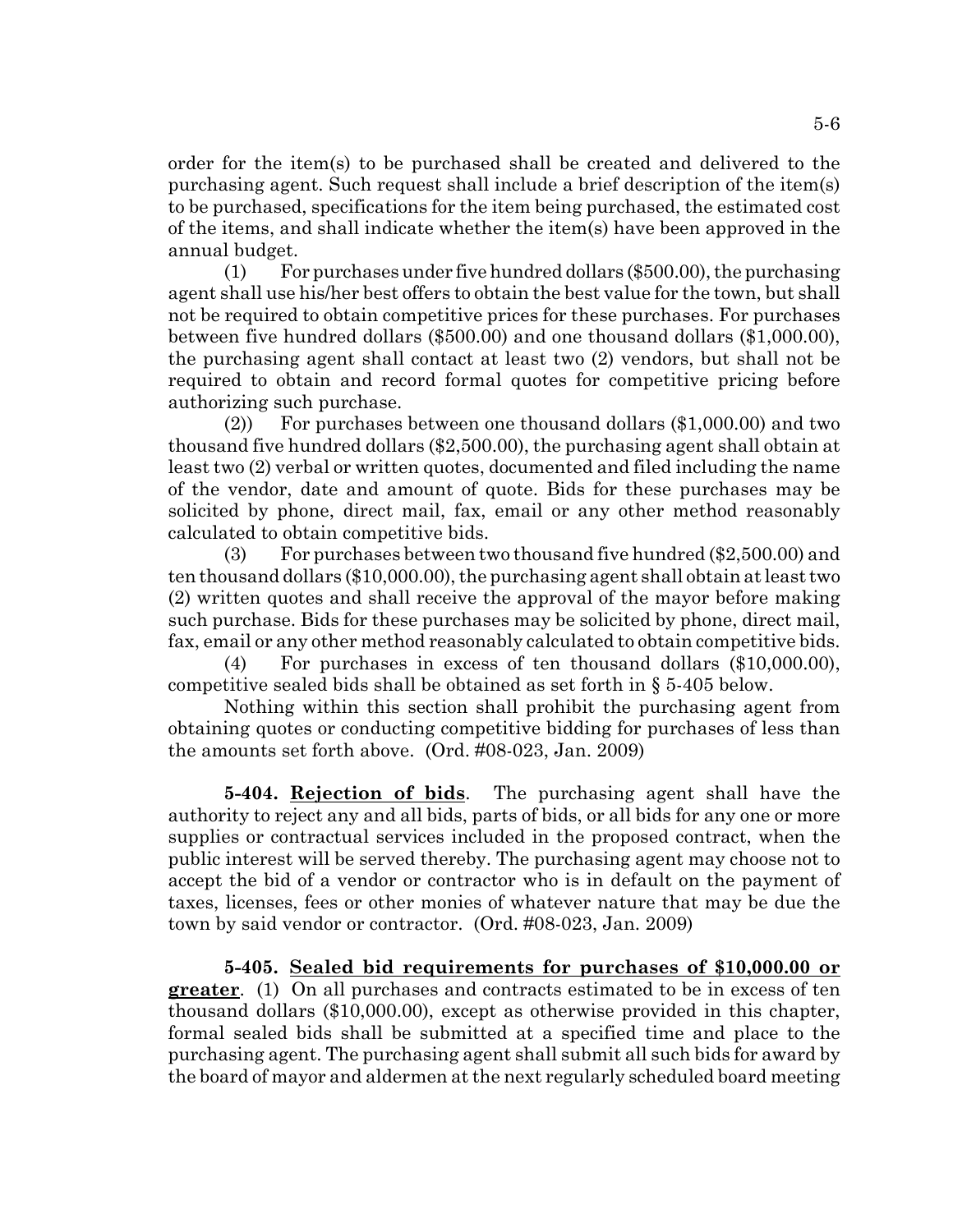or special-called meeting together with the recommendation as to the lowest responsive bidder.

(2) Notice inviting bids shall be published at least once in a newspaper of general circulation in Williamson County, and at least five (5) days preceding the last day to receive bids. The newspaper notice shall contain a general description of the article(s) to be secured, and the date, time, and place for opening bids.

(3) In addition to publication in a newspaper, the purchasing agent may take other actions deemed appropriate to notify all prospective bidders of the invitation to bid, including, but not limited to, advertisement in community bulletin boards, metropolitan newspapers, professional journals, and electronic media. (Ord. #08-023, Jan. 2009)

**5-406. Bid deposit**. When deemed necessary, bid deposits may be prescribed and noted in the public notices inviting bids. The deposit shall be in such amount as the purchasing agent shall determine and unsuccessful bidders shall be entitled to a return of such deposits within ten (10) calendar days of the bid opening. A successful bidder shall forfeit any required deposit upon failure on his/her part to enter a contract within ten (10) days after the award. (Ord. #08-023, Jan. 2009)

**5-407. Record of bids**. The purchasing agent shall keep a record of all bids submitted in competition thereon, including a list of the bidders, the amount bid by each, and the method of solicitation and bidding, and such records shall be open to public inspection and maintained in the town recorder's office. As a minimum, the bid file shall contain the following information:

- (1) Request to start bid procedures.
- (2) A copy of the bid advertisement.
- (3) A copy of the bid specifications.
- (4) A list of bidders and their responses.
- (5) A copy of the purchase order.
- (6) A copy of the invoice. (Ord. #08-023, Jan. 2009)

**5-408. Considerations in determining bid awards**. The following criteria shall be considered in determining all bid awards:

(1) The ability of the bidder to perform the contract or provide the material or service required.

(2) Whether the bidder can perform the contract or provide the service promptly, or within the time specified, without delay or interference.

(3) The character, integrity, reputation, judgment, experience, and efficiency of the bidder.

(4) The previous and existing compliance by the bidder with laws and ordinances relating to the contract or service.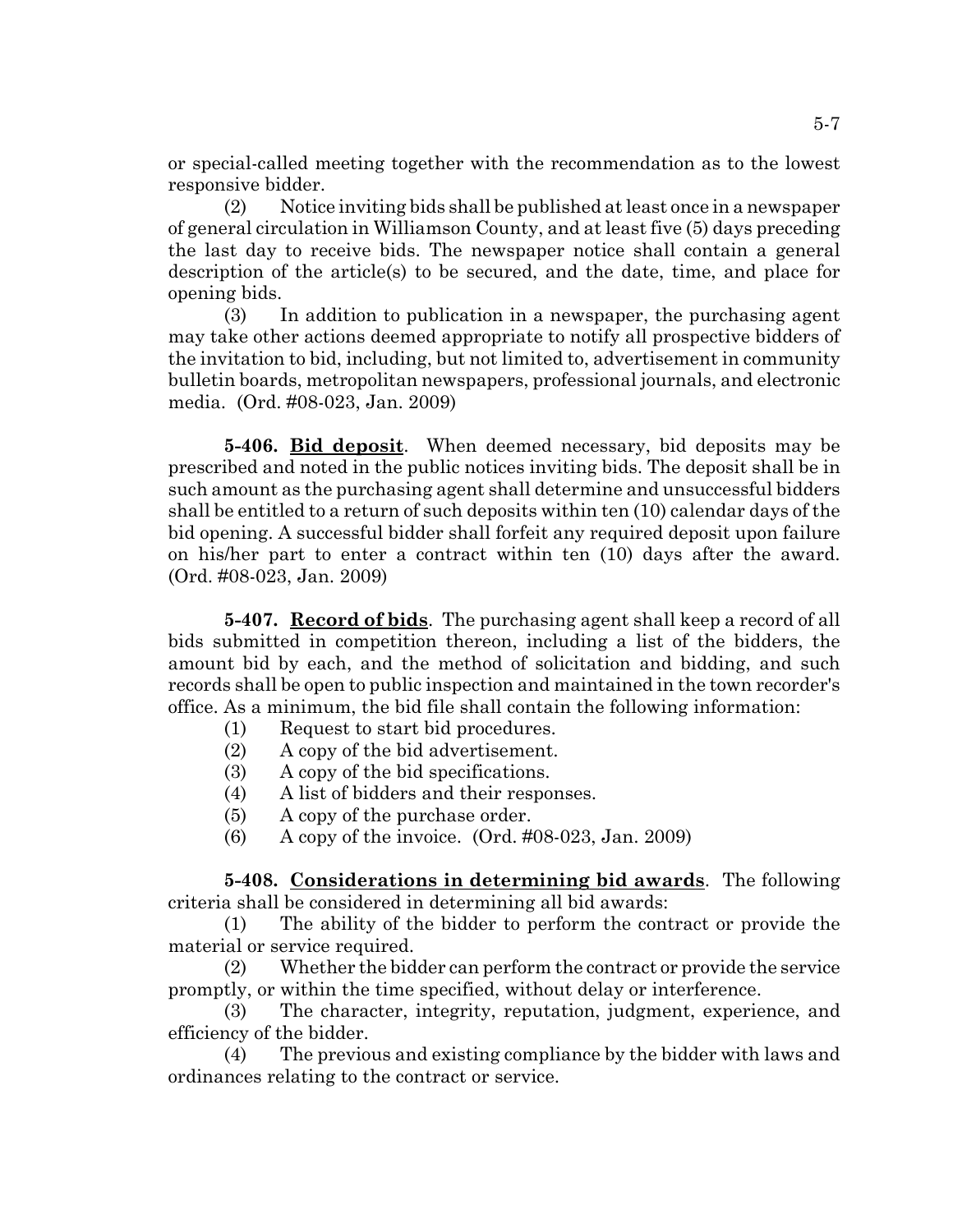(5) The quality of performance of previous contracts or services, including the quality of such contracts or services in other municipalities, or performed for private sector contractors.

(6) The sufficiency of financial resources and the ability of the bidder to perform the contract or provide the service.

(7) The ability of the bidder to provide future maintenance and service for the use of the supplies or contractual service contracted.

(8) Compliance with all specifications in the solicitation for bids.

(9) The ability to deliver and maintain any requisite bid bonds or performance bonds.

(10) Total cost of the bid, including life expectancy of the commodity, maintenance costs, and performance. (Ord. #08-023, Jan. 2009)

**5-409. Statement when award not given to low bidder**. When the award for purchases and contracts in excess of one thousand dollars (\$1,000.00) is not given to the lowest bidder, a full and complete statement of the reasons for placing the order elsewhere shall be prepared by the purchasing agent and filed with all the other papers relating to the transaction. (Ord. #08-023, Jan. 2009)

**5-410. Award in case of tie bids**. When two (2) or more vendors have submitted the low bid, the following criteria shall be used to award the bid:

(1) If all bids received are for the same amount, quality of service being equal, the purchase contract shall be awarded to the local bidder.

 $(2)$  If two  $(2)$  or more local bidders have submitted the low bid, quality of service being equal, the purchase contract shall be awarded by a coin toss or drawing lots.

(3) If no local bids are received and two (2) or more out-of-town bidders have submitted the low bid, quality of service being equal, the purchase contract shall be awarded by a coin toss or drawing lots.

(4) When the award is to be decided by coin toss or drawing lots, representatives of the bidders shall be invited to observe. In no event shall such coin toss or drawing lots be performed with less than three (3) witnesses. (Ord. #08-023, Jan. 2009)

**5-411. Emergency purchases**. When in the judgment of the purchasing agent an emergency exists, the provisions of this chapter may be waived; provided, however, the purchasing agent shall report the purchases and/or contracts to the board of mayor and aldermen at the next regular board meeting stating the item(s) purchased, the amount(s) paid, from whom the purchase(s) was made, and the nature of the emergency. (Ord. #08-023, Jan. 2009)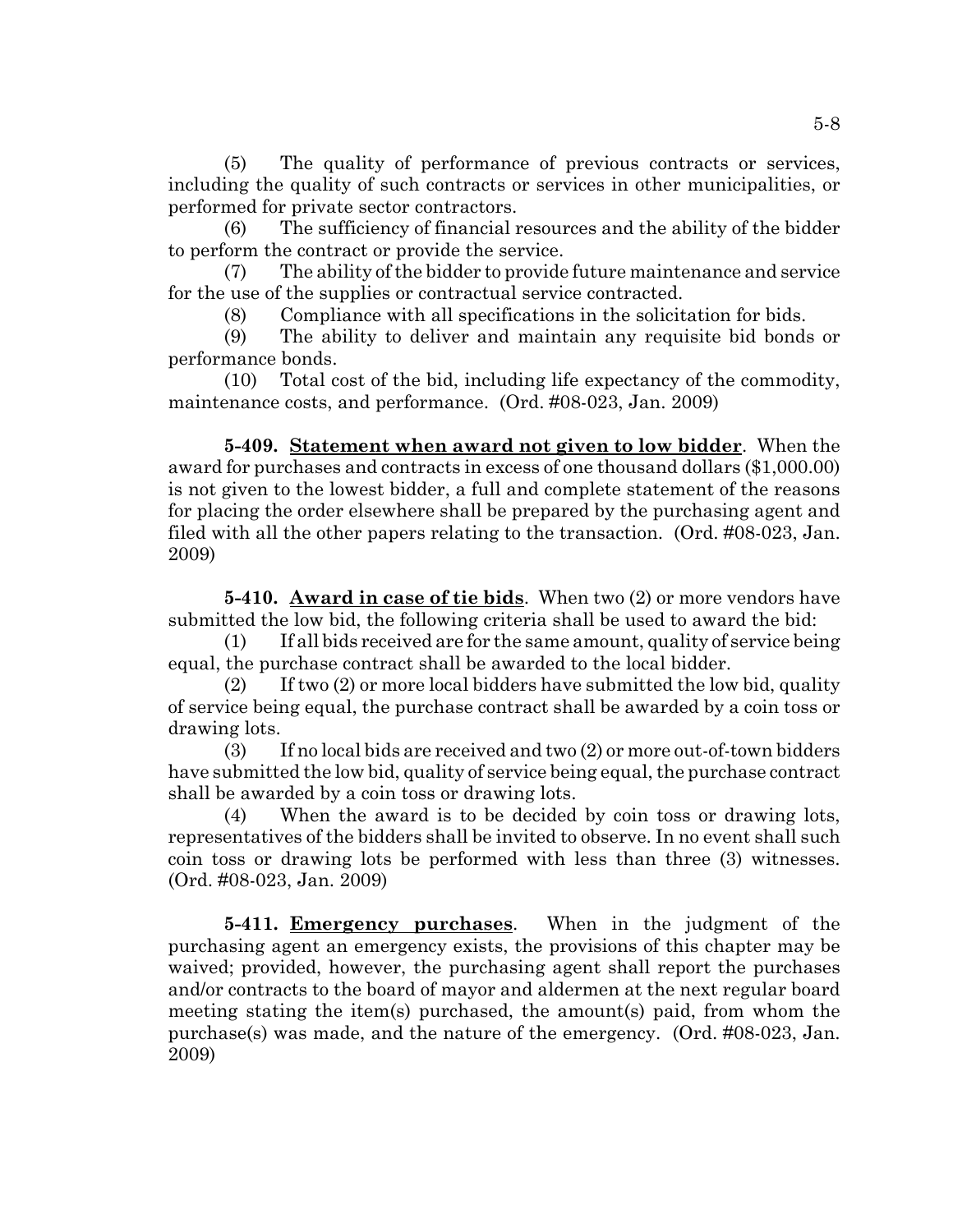**5-412. Waiver of the competitive bidding process**. Upon the recommendation of the mayor, and the subsequent approval of the board of mayor and aldermen, that it is clearly to the advantage of the town not to contract by competitive bidding, the requirements of competitive bidding may be waived; provided that the following criteria are met and documented in a written report to the board of mayor and aldermen:

(1) Single source of supply. The availability of only one (1) vendor of a product or service within a reasonable distance of the town as determined after a complete and thorough search by the using department and the purchasing agent.

(2) State department of general services. A thorough effort was made to purchase the product or service through or in conjunction with the state department of general services or via a state contract, such effort being unsuccessful.

(3) Purchase from other governmental entities. A thorough effort was made to purchase the product or service through or in conjunction with other municipalities or from any federal or state agency. These purchases may be made without competitive bidding and public advertisement.

(4) Purchases from non-profit organizations. A thorough effort was made to purchase the goods or services from any non-profit organization whose sole purpose is to provide goods and services specifically to municipalities.

(5) Purchases from Tennessee state industries. A thorough effort was made to purchase the goods or services from Tennessee state industries (prison industries).

(6) Purchases from instrumentalities created by two or more co-operating governments. An effort was made to purchase the goods or services from a co-op or group of governments which was formed to purchase goods and services for their members. (Ord. #08-023, Jan. 2009)

**5-413. Goods and services exempt from competitive bidding**. The following goods and services need not be awarded on the basis of competitive bidding; provided, however, that the purchasing agent and/or the department head shall make a reasonable effort to assure that such purchases are made efficiently and in the best interest of the town:

(1) Certain insurance. The town may purchase tort liability insurance, without competitive bidding, from the Tennessee Municipal League or any other plan offered by a governmental entity representing cities and counties. All other insurance plans, however, are to be awarded on the basis of competitive bidding.

(2) Certain investments. The town may make investments of municipal funds in, or purchases from, the pooled investment fund established pursuant to Tennessee Code Annotated, § 9-17-105.

(3) Motor fuel, fuel products, or perishable commodities. Such commodities may be purchased without competitive bidding.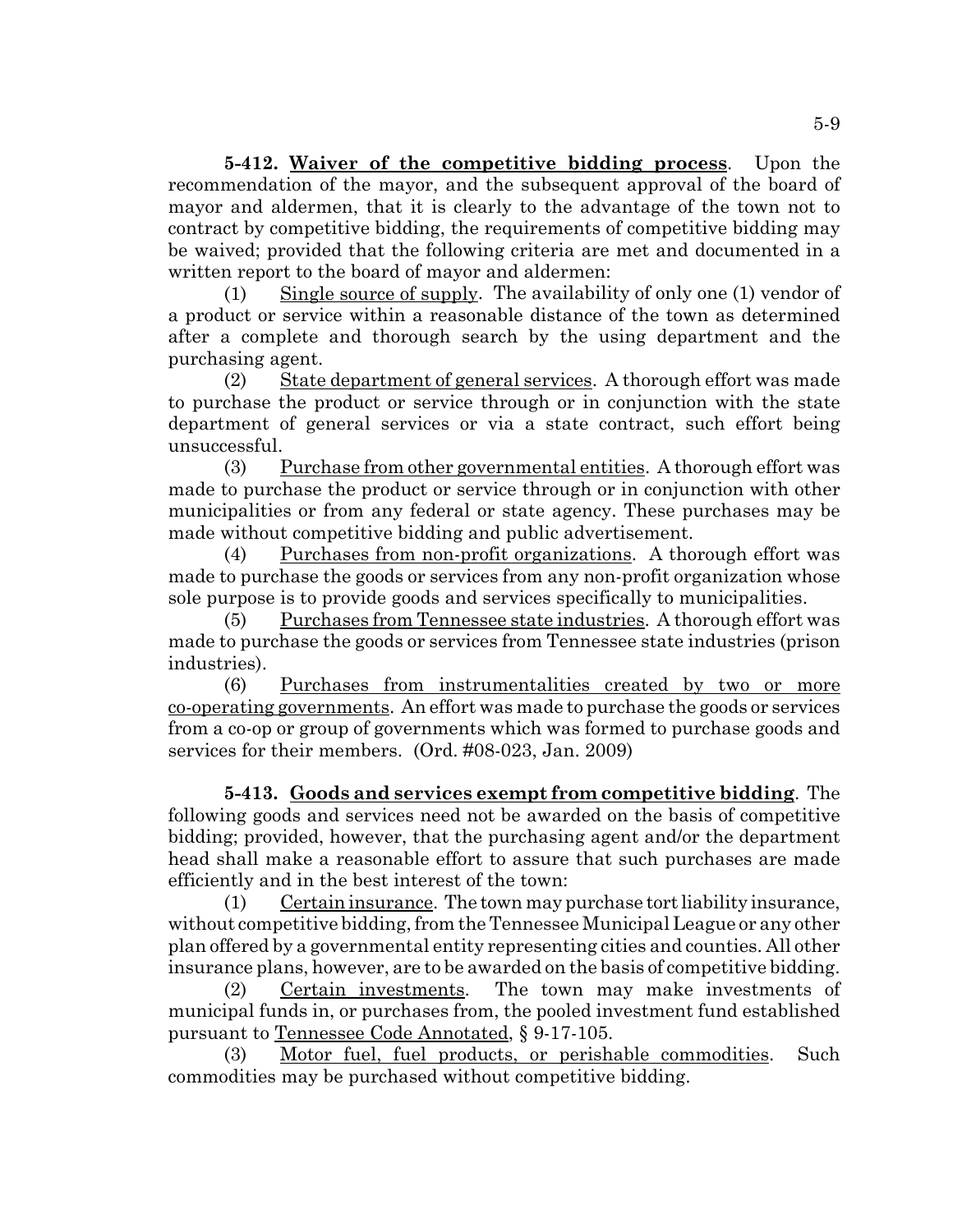(4) Professional service contracts. Any services of a professional person or firm, including attorneys, accountants, physicians, architects, engineers, and other consultants required by the town, whose fee is less than two thousand five hundred dollars (\$2,500.00), may be hired without competitive bidding. In those instances where such professional service fees are expected to exceed two thousand five hundred dollars (\$2,500.00), a written contract shall be developed and approved by the board of mayor and aldermen prior to the provision of any goods or services. Contracts for professional services shall not be awarded on the basis of competitive bidding; rather, professional service contracts shall be awarded on the basis of recognized competence and integrity. (Ord. #08-023, Jan. 2009)

**5-414. Leases or lease-purchases beyond fiscal year**. All leases or lease-purchase contracts which would extend beyond the current fiscal year shall be approved by the board of mayor and aldermen. (Ord. #08-023, Jan. 2009)

**5-415. Additional forms and procedures**. The purchasing agent is hereby authorized and directed to develop such forms and procedures as are necessary to comply with this chapter. (Ord. #08-023, Jan. 2009)

**5-416. Effective date**. This chapter shall be in full force and effect from and after its date of passage by the board of mayor and aldermen. (Ord. #08-023, Jan. 2009)

**5-417. Severability**. Should any section, paragraph, sentence, clause, or phrase of this chapter or its application to any person or circumstance be declared unconstitutional or invalid for any reason, or should any portion of this chapter be preempted by state or federal law or regulation, such decision or legislation shall not affect the validity of the remaining portions of this chapter or its application to other persons or circumstances. (Ord. #08-023, Jan. 2009)

**5-418. Repealer**. All ordinances or parts of ordinances which are inconsistent with the provisions of this chapter are hereby repealed to the extent of such inconsistency. (Ord. #08-023, Jan. 2009)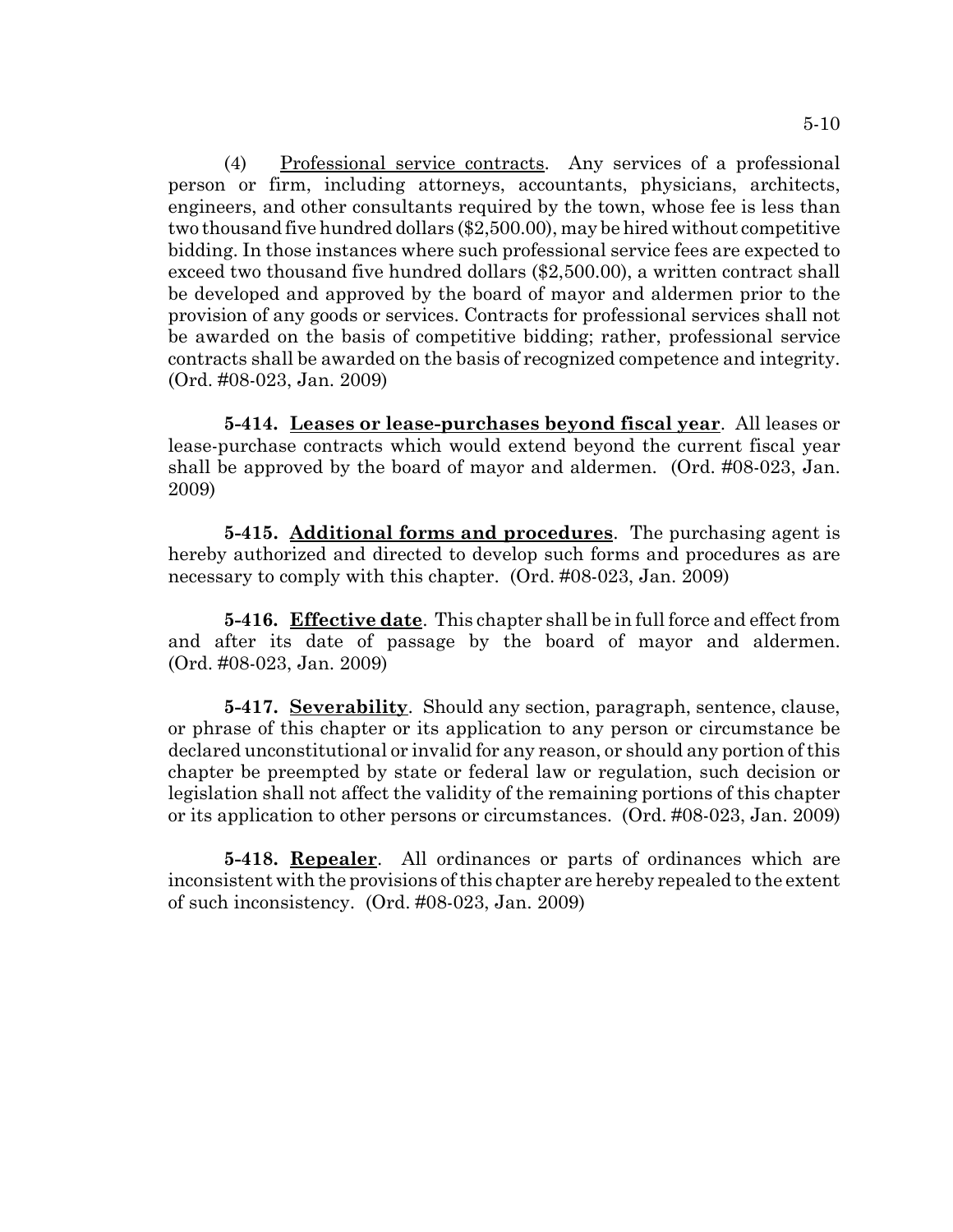# **HOTEL AND MOTEL PRIVILEGE TAX**

### **SECTION**

5-501. Definitions.

5-502. Privilege tax levied: use.

- 5-503. Payment of tax.
- 5-504. Interest and penalty for late payment.
- 5-505. Compensation to the Hotel.
- 5-506. Records Requirement.
- 5-507. Enforcement and severability.

#### **5-501. Definitions.** As used in this chapter:

(1) "Consideration" means the consideration charged, whether or not received, for the occupancy in a hotel valued in money, goods, labor or otherwise, including all receipts, cash, credits, property and services of any kind or nature without any deduction therefrom whatsoever;

(2) "Hotel" means any structure or space, or any portion thereof, which is occupied or intended or designed for occupancy by transients for dwelling, lodging or sleeping purposes, and includes any hotel, inn, tourist camp, tourist cabin, motel or any place in which rooms, lodgings or accommodations are furnished to transients for a consideration;

(3) "Occupancy" means the use or possession, or the right to use or possession, of any room, lodgings or accommodations in any hotel;

(4) "Operator"' means the person operating the hotel whether as owner, lessee or otherwise.

(5) "Persons" means any individual, firm, partnership, joint venture, association, social club, fraternal organization, joint stock company, estate, trust, business trust, receiver, trustee, syndicate or any other group or combination acting as a unit; and

(6) "Transient" means any person who exercises occupancy or is entitled to occupancy of any rooms, lodgings or accommodations in a hotel for a period of less than thirty (30) continuous days. (as added by Ord. #2021-011, Aug. 2021 *Ch2\_8-2-21*)

**5-502. Privilege tax levied: use.** (1) Pursuant to the provisions of Tennessee Code Annotated, § 67-4-1401 through 67-4-1425, there is hereby levied a privilege of occupancy tax in any hotel of each transient, from and after the operative date of this chapter. The rate of the levy shall be four percent (4%) of the consideration charged by the operator. This privilege tax shall be collected pursuant to and subject to the provisions of these statutory provisions. The town administrator, or his or her designee, shall be designated as the authorized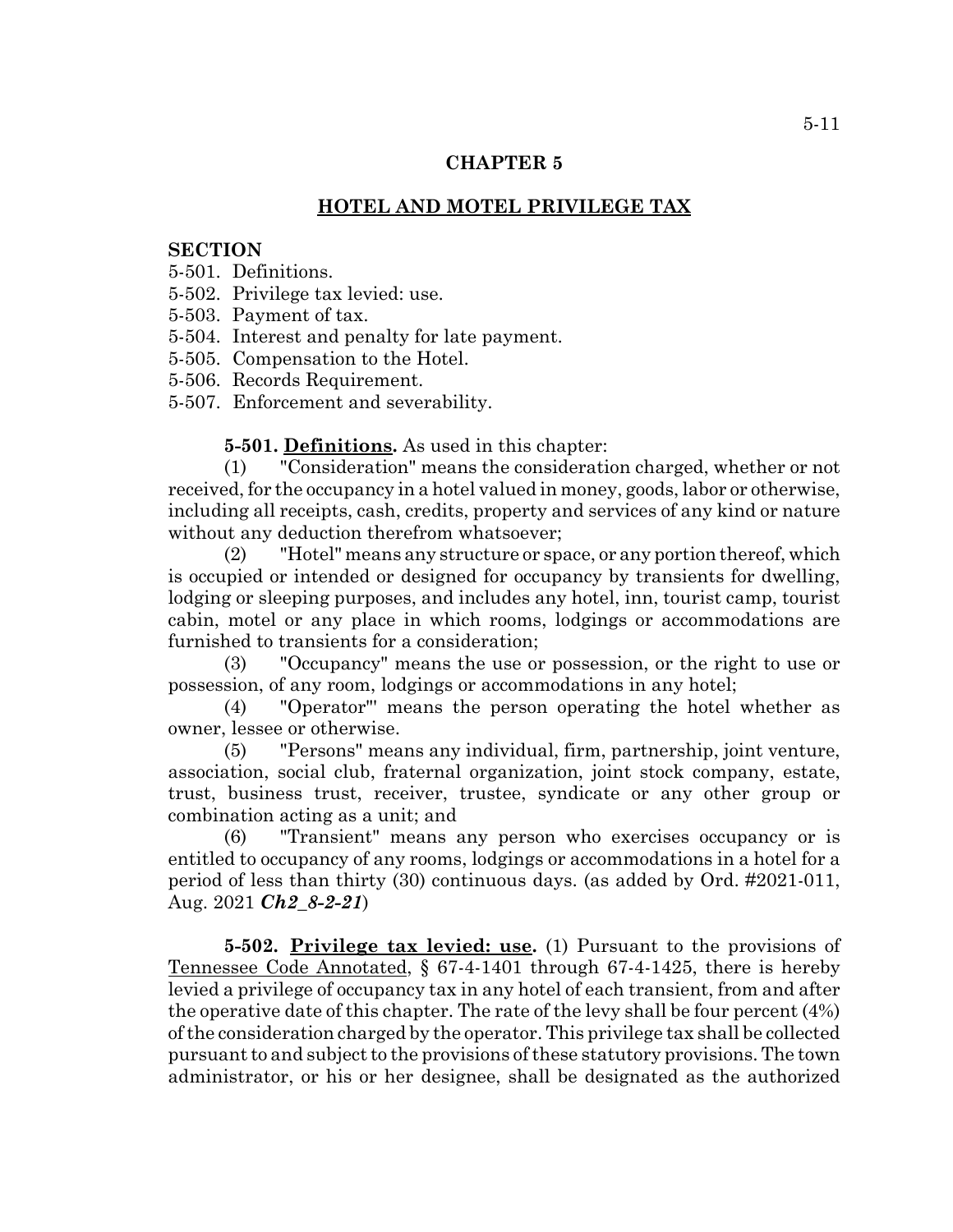collector to administer and enforce this ordinance and these statutory provisions.

(2) The proceeds received from this tax shall be designated for use by the town for tourism and tourism development. Proceeds of this tax may not be used for any other purpose, including as a subsidy in any form to any hotel or motel. (as added by Ord. #2021-011, Aug. 2021 *Ch2\_8-2-21*)

**5-503. Payment of tax.** The tax levied shall be remitted by all operators who lease, rent or charge for rooms or spaces in hotels within the Town of Thompson's Station, Tennessee, to the town administrator, or his or her designee, of the Town of Thompson's Station, Tennessee. The payment of such tax to be remitted not later than the twentieth (20th) day of each month for the preceding month. The operator is hereby required to collect the tax from the transient at the time of the presentation of the invoice for occupancy as may be the custom of the operator, and if credit is granted by the operator to the transient, then the obligation to the Town of Thompson's Station, Tennessee, for the amount of tax for which credit was given shall be that of the operator. (as added by Ord. #2021-011, Aug. 2021 *Ch2\_8-2-21*)

**5-504. Interest and penalty for late payment.** (1) Taxes collected by an operator which are not remitted to the authorized collector on or before the due date designated herein shall be delinquent.

(2) The hotel operator shall be liable for interest on any delinquent taxes from the due date at the rate of twelve percent (12%) per annum, and in addition, for the penalty of one percent (1%) for each month or fraction thereof such taxes are delinquent. Such interest and penalty shall become a part of the tax herein required to be remitted. (as added by Ord. #2021-011, Aug. 2021 *Ch2\_8-2-21*)

**5-505. Compensation to the hotel.** For the purpose of compensating the operator in accounting for and remitting the tax levied pursuant to this chapter, the operator shall be allowed two percent (2%) of the amount of the tax due and accounted for and remitted to the officer in the form of a deduction in submitting the operator's report and paying the amount due by such operator; provided, that the amount due was not delinquent at the time of payment. (as added by Ord. #2021-011, Aug. 2021 *Ch2\_8-2-21*)

**5-506. Records requirement.** The hotel operator must keep records for three (3) years, with the right of inspection by the town at any reasonable time. (as added by Ord. #2021-011, Aug. 2021 *Ch2\_8-2-21*)

**5-507. Enforcement and severability.** (1) The town administrator, or his or her designee, in administering and enforcing the provisions of this chapter shall have as additional powers those powers and duties with respect to